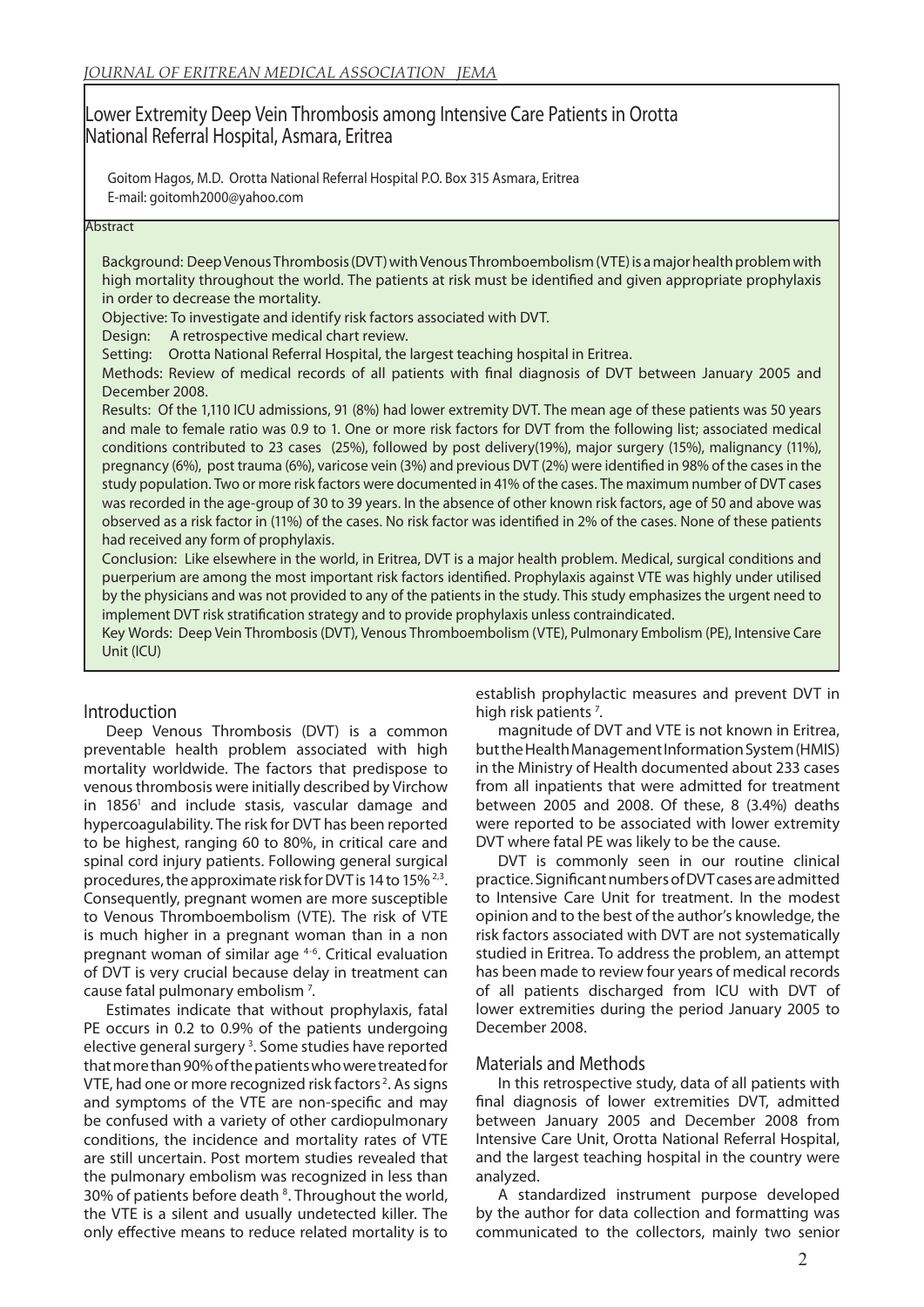nursing staff members. The data collectors were trained on how to fill the data collecting format under the supervision of the author.

All medical records filed according to an International Classification codes for DVT were reviewed. A case was accepted if a written hospital discharge diagnosis of DVT was made by the physician. Patient data concerning age, sex, site of DVT and available investigations were filled in the data document format by the data collectors. Further, history of previous DVT, different risk factors such as prolonged immobilization, pregnancy, post delivery, post operative DVT and type of surgery, use of contraceptive pills, related medical illness, obesity, smoking and underlying malignancy were recorded.

### Results from the study

 There were 1,110 acute care admissions of all cases in the Orotta National Referral Hospital during the study period. The patients with clinical diagnosis of DVT admitted for treatment in the Intensive Care Unit of the Hospital were included in this study. The total number of patients with final discharge diagnosis of DVT was 91 (8%). Of these, 42 (46%) were males and the remaining 49 (54%) were females. Male to female ratio was 0.9:1. Confirmed diagnosis by Doppler study was documented in 22 (24%) cases.

All patients with clinical diagnosis of DVT underwent treatment with heparin followed by warfarin. Therapeutic response and final diagnosis on discharge were documented in all. None of these patients had received any prophylaxis against VTE. The annual distribution of the cases is presented in Table 1. Most of the cases were found in the year 2006 and lowest number cases were recorded in the year 2007. The age distribution and associated risk factors of our patients is shown in Table 2 and Figure1.

| Table 1: Annual Distribution of the Patients |                    |            |
|----------------------------------------------|--------------------|------------|
| Year                                         | Number of<br>cases | % of cases |
| 2005                                         | 26                 | 29         |
| 2006                                         | 28                 | 31         |
| 2007                                         | 13                 | 14         |
| 2008                                         | 24                 | 26         |
| Total                                        |                    | 100        |

Figure 1: Age Group Distribution of Patients



The patients' age ranged from 20 to 90 years with a mean age of 50 years. The maximum number of cases was observed in the age group of 30 to 39. Left sided DVT was found in 68 (75%) of cases whereas the remaining 23 (25%) cases were right sided. There was no bilateral DVT case in the present study.





The frequency of associated risk factors is shown in Figure 2. One or more risk factors were identified in 98% of the cases. Among the risk factors identified, associated medical conditions contributed to 23 cases (25%), followed by post delivery (19%), major surgery (15%), malignancy (11%), pregnancy (6%), post trauma (6%), varicose veins (3%) and previous DVT (2%). In the absence of other known risk factors, age of 50 and above was observed as a risk factor in (11%) of the cases. No risk factor for DVT was found in two (2%) patients.

#### **Discussion**

All of the 1,110 ICU admissions, 91 had lower extremity DVT giving a detection rate of 8%. The mean age of these patients was 50 years. The male to female ratio was 0.9 to 1. Ninety eight percent of patients had one or more risk factors for DVT. Two or more risk factors were documented in 41% of the cases. Left sided DVT was the most common type of presentation

The HMIS estimated the inpatients incidence rate of VTE to be 5 per 10,000 admissions from all health facilities. This study revealed higher incidence rate from Orotta National Referral Hospital where it accounted for 100 per 10,000 admissions. This difference may be explained by that the patients were either referred for treatment to this hospital as Orotta is a National Referral and Teaching Hospital, or may have better diagnostic and specialized services as compared to other Zones. Furthermore, although this ratio cannot predict exactly the population based annual incidence of VTE it indicates its relative frequency in the main National Referral Hospital.

The main findings of the current study are that most of the cases 26 (29%) were in the age group of 30 to 39 years and high susceptibility of women to DVT after delivery. One of the traditions is restriction of movement women after delivery and could explain their susceptibility to DVT in this study. Bed rest or immobility have previously been reported to be risk